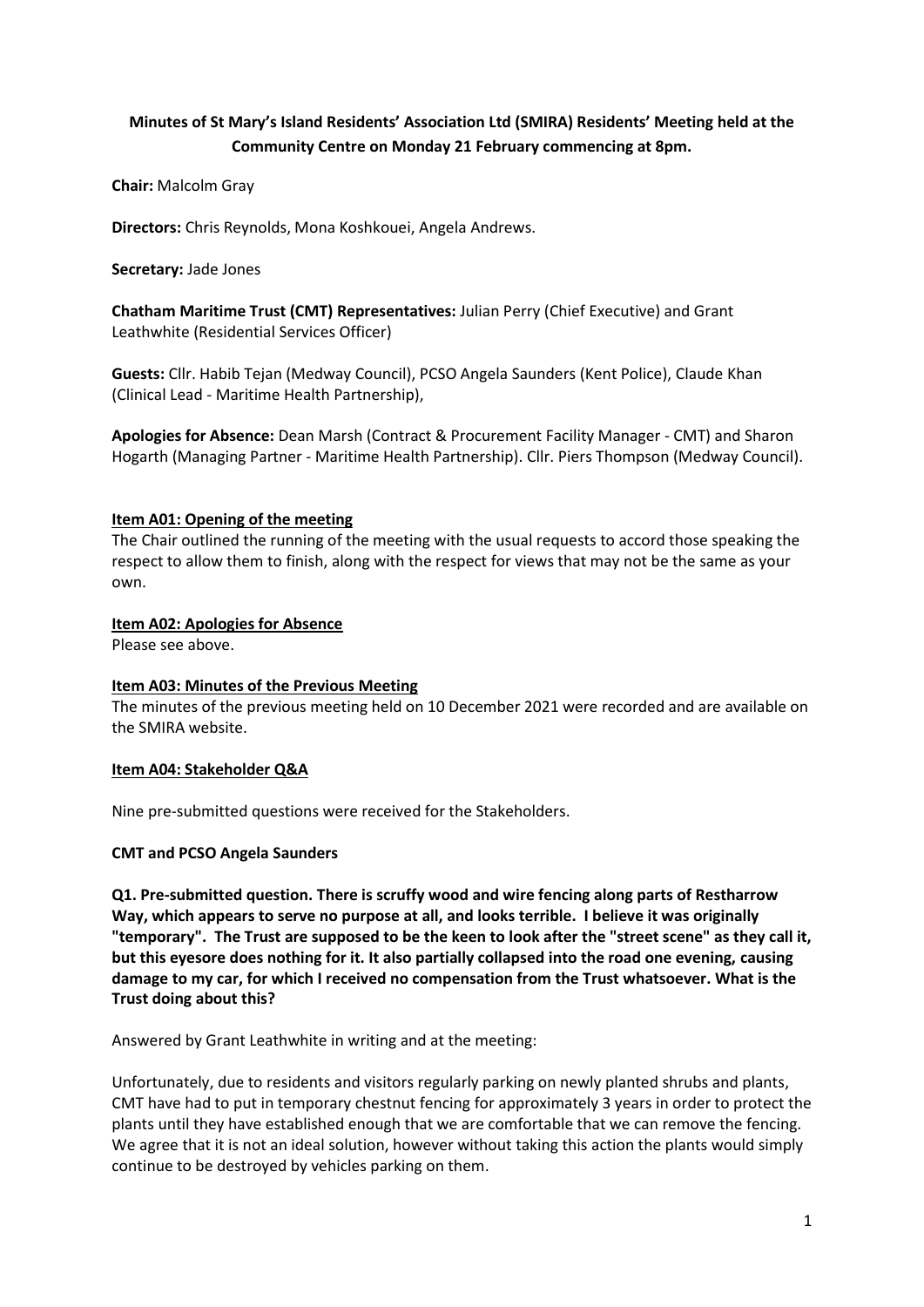In November 2019 the trust received a claim for damages to a vehicle under reference 7192016. The incident was passed on to the Trust insurance broker Claim Advisor to progress with claimant and was concluded no fault to the trust and case closed.

# **Q2. Pre-submitted question. What is being done about the uneven surfaces around the Island for wheelchair users.**

Answered by Grant Leathwhite writing and at the meeting:

The Trust has worked hard across the estate over the last 5 or 6 years to make wheelchair and other users i.e., mobility scooter, prams and cycling safe and easy across the estate.

The Trust has introduced additional drop-down kerbs, pathways, and even removed cobbles from the river walk and added coloured tarmac. We take disability and movement around site very seriously and it is high on are list so everyone can enjoy the estate.

It has also been brought to CMT attention that the ramp to caisson needs alteration and will be undertaken shortly along with replacement hard wood decking across the caisson.

Additional discussion around residents' responsibility to cut back overgrown hedges that block the cycle pathway around the Island. CMT confirmed that they do enforce the covenants that require residents to maintain their property. CMT went on to confirm that they used to when required maintain hedges etc. at the cost to the homeowner.

Additional discussion regarding the paths that require improvement by the Ship and Trades pub. CMT confirm they now manage this land on behalf of the pub and will look at the existing budget for this year in order to invest in the improvements required to keep this area maintained to an acceptable standard.

# **ACTIONS:**

- **CMT to discuss with the Trust Board whether to re-introduce this charged service.**
- **Grant Leathwhite to contact the resident who raised this concern to identify where on the Island is overgrown.**
- **CMT to review the monies outstanding from the Ship and Trades maintenance charge to identify whether funds are available to undertake improvement works to the paths by the pub and car park.**

# **Q3. Pre-submitted question. The recent bike marking event was not advertised in advance of the event. We would appreciate greater notice to ensure greater participation.**

Answered by PCSO Saunders at the meeting:

This event was advertised only to residents living in Watersmeet due to recent spate of thefts. PCSO Saunders confirmed that future events will be advertised for the wider Island community.

# **Q4. Question raised during the meeting: The Chair raised a question regarding the legal requirement for dogs to be kept 3ft leads.**

Answered by PCSO Saunders at the meeting:

This legal requirement is enforceable when a dog is walked by the road. CMT confirmed that they regularly ask dog owners to keep dogs on leads whilst walking around the Island. CMT went on to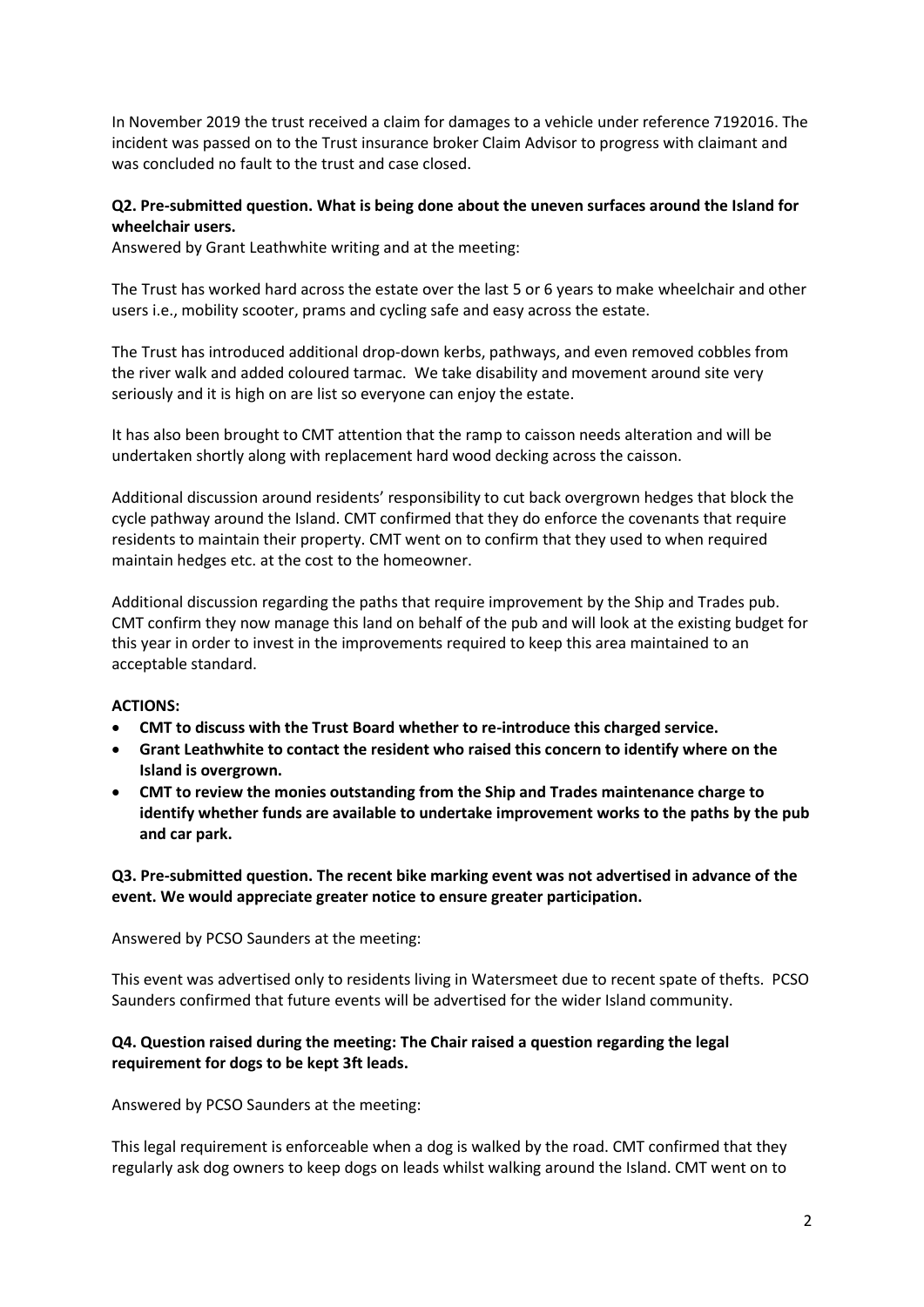say that recent investment in the dog run has been made and allows owners to let dogs off of leads in this area. Future plans for a smaller dog run located on Island Way West.

#### **Medway Council**

**Q5. Pre-submitted question: Machine Shop No 8. A forlorn and derelict eyesore which has been left to fester for decades without attention of any kind and is a weed infested disgrace. Now the subject of various development schemes, none of which are sensible or practical, and which all appear to have fizzled out and come to nothing. What is happening with this plot of land?**

Answered by Cllr. Tejan at the meeting:

Cllr Tejan has recently spoken with the owners who are in the process of levelling up the land whilst they await a decision on their business model from Medway Council. No further information provided on the business model.

**Q6. Pre-submitted Question: Yellow lines on St Mary's Island. The problem raised regarding parking near junctions and the subsequent danger for drivers and pedestrians has not been solved by the introduction of yellow lines. An example has been provided as follows: parking adjacent to the playground along Restharrow Way still creates a long curving blind bend, with cars meeting head on and having to mount the pavement to avoid one another. The near approach to the Island Way East/Restharrow Way roundabout is still obscured by up to five or six large vans parked up, along with parking by dog walkers, commuters, etc who do not live here. Cars still meet head on here also. Cars emerging from Willowherb Close also do so completely blind. You cannot even see to cross the road by the children's playground.**

**The Council's view is appreciated as the PCSO for the Island is unable to take any action other than advise people as she sees them. For instance, is a parking officer patrolling the area?**

Answered by Cllr. Tejan in the meeting:

Cllr Tejan commented that the feedback from the consultation that took place in 2021 did not include the junction of Restharrow Way to the best of his knowledge. A comment was made by a resident to confirm that feedback and pictures were provided to the Council and Cllr. Tejan personally by residents concerned about the danger of multiple vans parking on this junction.

Cllr. Tejan confirmed he would review the feedback received.

**ACTION: Cllr. Tejan to review the feedback received from the consultation in respect of the junction on Restharrow Way and provide the next steps to ensure that this junction is safe for motorists and pedestrians. Completed.**

#### **Post-meeting response from Cllr. Tejan:**

Officers informed me that all areas that were not included in the last consultation will be treated in the next phase. They will be compiling the works programme for 2022/23 in the coming weeks so will be able to give a better idea once it has been finalised. They have assured me that the points raised about Restharrow Way amongst other roads not previously included in the consultation will be considered.

Regarding the consultation, there were a vocal minority in the surrounding roads on SMI who were against the introduction of the zone as it will arguably displace vehicles elsewhere. Notwithstanding, officers were initially recommending proceeding with sites that didn't have any objections (only).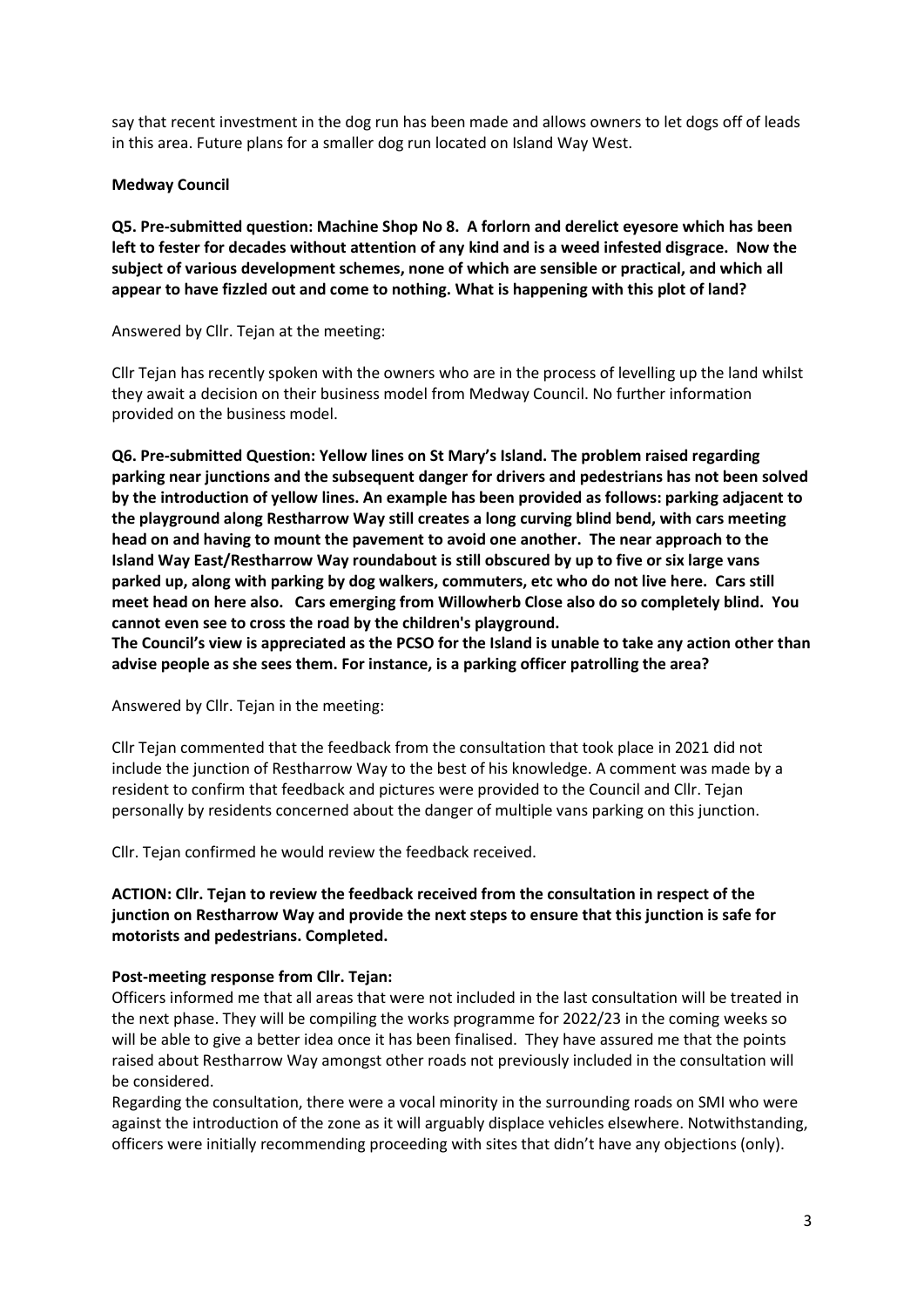Therefore, out of the 29 locations originally proposed, the Council proceeded with 25 as listed below which are now completed.

You would note that the sites highlighted in yellow was initially proposed after the consultation. The once struck off was removed from the scheme and the ones in red were added after we engaged with CMT and other stakeholders.

- a. 1 at the junction of Dewberry Close, Wintergreen Close and Restharrow Way
- b. 2 at the junction of Island Way East, The Pinnacles and Restharrow Way.
- c. 3 at the junction of Island Way East and Sandling Way
- d. 4 at the junction of Woodrush Place and Island Way East
- e. 5 at the junction of Haven Way and Island Way East
- f. 6 at the junction of Haven Way, The Pintails and Pochard Close
- g. 7 at the junction of Maritime Way, Island Way West and Island Way East
- h. 8 at the junction of Redshank Road and The Crescent
- i. 9 at the junction of Partridge Drive and Egret Close
- j. 10 At the junction of Partridge Drive and Island Way West
- k. 11 At the junction of Whinchat Way and Island Way West
- l. 12 at the junction of Firecrest Close, Whinchat Way and Westerly Way,
- m. 13 at the junction of The Causeway and Westgate
- n. 14 at the junction of Main Street, The Causeway and The Shore Way
- o. 15 Mainstreet at the junction with Stillwater Mews.
- p. 16 at the junction of Main Street and Island Way West,
- q. 17 at the junction of Westview and Henrietta Chase<br>r. 18/19 at the two junction of Little Victory Mount east
- 18/ 19at the two junction of Little Victory Mount east-west arm, with the two north-south arms
- s. 20 at the junction of Henrietta Chase and Tappan Drive
- t. 21 at the junction of Deering Close and Tappan Drive
- u. 22 at the junction of Tappan Drive and Island Way East
- v. 23 at the junction of Goldcrest Drive north-south and east-west arms,
- w. 24 at the junction of Goldcrest Drive, Bradfords Close and Cheldoc Rise
- x. 25 at the junction with Island Way East, Goldcrest Drive and The Avenue,
- y. 26 at the junction of three arms of Cheldoc Rise, outside of no.s 7, 10-20 and 46
- z. 27 at the junction of Dunlin Drive and Phalarope Way
- aa. 28 at the junction of Island Way East and Dunlin Drive
- bb. 29 at the junction of Island Way East and Apollo Way

# **Q7. Pre-submitted Question: The Council fee to close roads in order to hold a street party for the Queen's Jubilee. Can the fee be waived, or alternatively could SMIRA pay the fee for the whole Island?**

Answer by Cllr. Tejan during the meeting:

The Council fee to close roads for residents to celebrate the Queen's Jubilee is £100 per application. Cllr. Tejan commented that he had enquired with the administrative team within the Council regarding this fee policy, but no response had been provided at the time of the meeting. He confirmed he would follow up this line of enquiry.

CMT commented that they were hoping to hold the annual Food and Drink Festival over the Queen's Platinum Jubilee weekend and were awaiting a Trust Board decision in a few weeks' time.

**ACTION: Cllr. Tejan to confirm with the SMIRA Secretary whether the fee can be waived or SMIRA can cover the cost of one application for the Island. Completed.**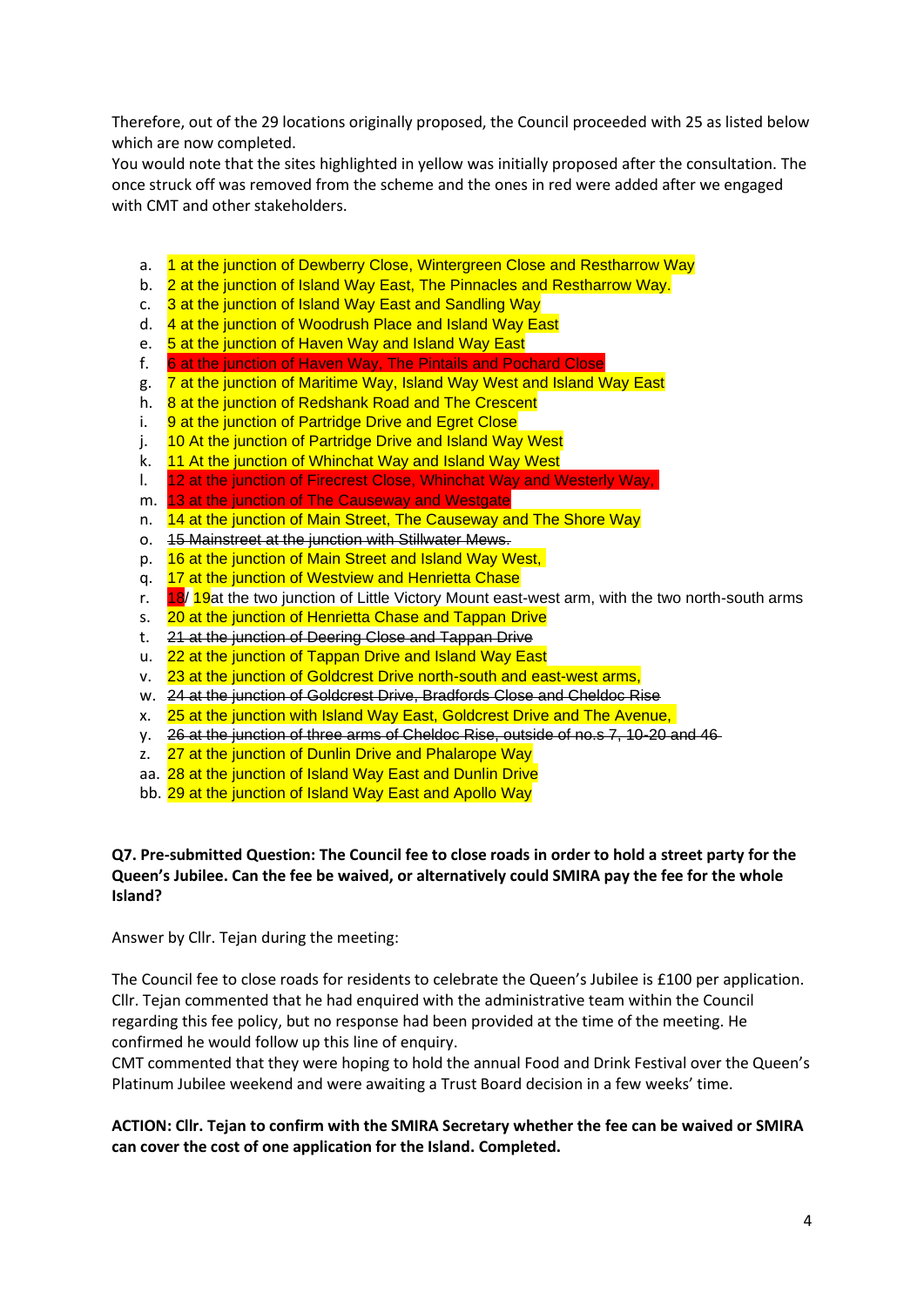# **Post-meeting response from Cllr. Tejan:**

Following the meeting Cllr. Tejan confirmed the following – For the Queen's Platinum Jubilee, please note that for street parties between 2 June and 5 June 2022, residents can apply to close a road on one day free of charge.

# **Q8. Pre-submitted Question: When were the Council told of delays to the roadworks by Medway Tunnel, and why did residents have to find out from the media?**

Answered by Cllr. Tejan at the meeting:

Cllr. Tejan confirmed that he had not received any news that the roadworks was delayed. He confirmed that he would follow up on this question and provide an answer shortly.

There was an additional question about the planned roadworks by Sans Pareil roundabout. Cllr. Tejan confirmed he would arrange for a presentation on this topic at a future residents meeting.

## **ACTIONS:**

- **1. Cllr. Tejan to provide an update on whether the roadworks by Medway Tunnel is on track to be completed by the end of February 2022. Completed.**
- **2. Cllr. Tejan to provide an update on the planned works by the Sans Pareil roundabout at a future residents meeting. Completed.**

#### **Post-meeting response from Cllr. Tejan:**

1. Medway Council secured £1.7million from the government's Local Growth Fund through the South East Local Enterprise Partnership, to deliver a new slip road to bypass the roundabout from Medway City Estate onto Berwick Way. These improvement works is designed to reduce congestion and ease traffic flow. The Council anticipated a 5-month build, with communications estimating completion by the end of February 2022. Works will be extending past the original end of February completion date, however, due to ongoing works programme reviews, officers were unable to confirm, yet the current date for the works to complete. The delays have been a result of several factors including utility diversions.

The site team will continue to work in close co-operation with the Contractor to deliver this key strategic transportation scheme as quickly and efficiently as possible. As with all civil engineering projects, unforeseen elements or delays are a risk when works commence – especially with a major scheme such as this. The project team have and are experiencing difficulties with various elements of the build – this is considered normal in civil engineering projects, and the Contractor and site team work as hard as possible to minimise delays and over runs. Working overnight, for example. I will inform stakeholder's as soon as I am furnished with a definitive completion date agreed between the site team and contractor.

2. The Council was successful in its bid for £170million of infrastructure funding from the government's Housing Infrastructure Fund. This will allow us to proceed with some major regeneration on the Hoo Peninsula unlocking thousands of new homes and creating more opportunities for the area. The HIF scheme will include modifications to the Sans Pareil Roundabout, relocated junction for Wainscott Road to Frindsbury Hill and alterations to the Benenden Road layout amongst others. I will try to get officers to come and present the scheme at a future meeting (TBC).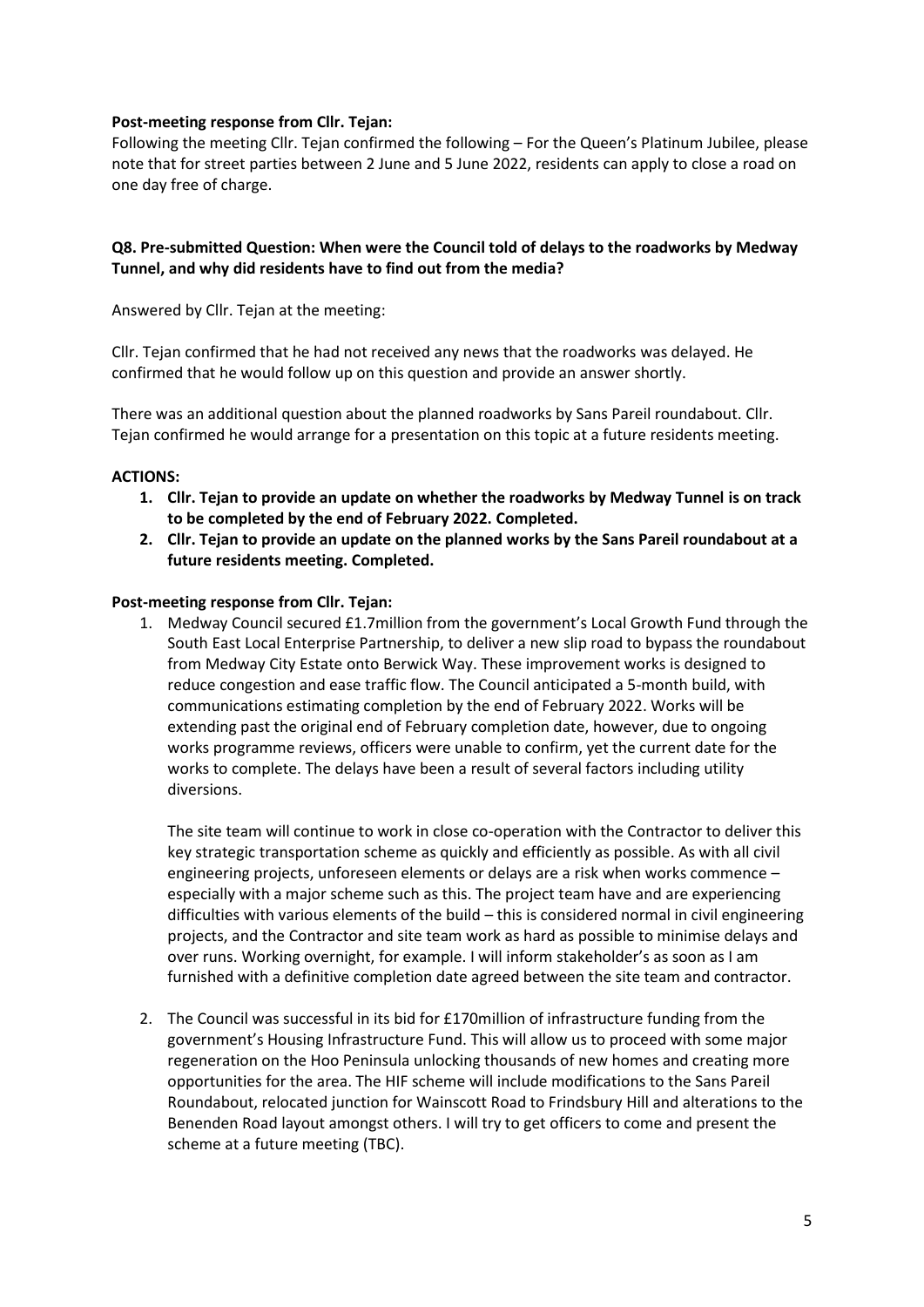# **Q9. Additional Question raised during the meeting: There is a dangerous crossing in Redshank Road. There is no signage for motorists or pedestrians warning them to be aware, and there have been near misses with those riding e-scooters proceeding across the crossing without stopping.**

Answered by Cllr Tejan: Cllr. Tejan confirmed he would discuss with the Council Highway Officers possible options for a signage or a barrier that will not restrict disabled access. The resident who raised this question will also write to Medway Council direct.

A further question was raised regarding the crossing by the school. The bright colours painted on the hump suggest this is an official zebra crossing under the Highway Code. The Council need to make it clear that is not, as motorists do stop to let people cross.

It was suggested that the school headteacher should be approached on this issue, and the possibility of a rota for teachers before and after school to ensure children and parents are able to cross safely. Quite often those with disabled badges park by the crossing restricting the view of those pedestrians needing to cross.

A further question was raised regarding the Councils adoption of Samphire Way. Cllr. Tejan confirmed that the road had been re-surfaced, but the adoption will not happen until later in 2022. A consultation on junctions and yellow lines to be implemented will need to take place.

## **ACTIONS:**

- **1. Cllr. Tejan to report back on the solutions to make the crossing in Redshank Road safer.**
- **2. SMIRA to contact Mrs Easton to discuss making the crossing by the school safer.**

## **Maritime Health Partnership**

# **Q9. Pre-submitted Question: When does the Island Surgery plan to start COVID vaccinations for children?**

Answered by Dr. Khan at the meeting: Dr Khan requested to provide this information at a later date.

An additional question was raised regarding the rules for wearing a face covering whilst in the surgery, now that there is no legal requirement to do so. Dr Khan confirmed that the surgery still requires patients to wear a face covering.

A further question was raised regarding the availability of face-to-face appointments. Dr Khan confirmed that the surgery is trying to return to more face-to-face appointments, and advised patients when they call the surgery, to ask for a face-to-face appointment. He added that the surgery is working to provide continuation of care for patients, including named doctors for followup appointments.

Dr Khan informed residents that the surgery has a varied team of disciplines to support the various needs of patients. He went on to say that general practice has changed, but the final decision regarding prescriptions remains with General Practitioners.

A further question was raised regarding the services provided to patients in mental wellbeing. Dr Khan informed residents that this was a challenging area, but a self-referral service is available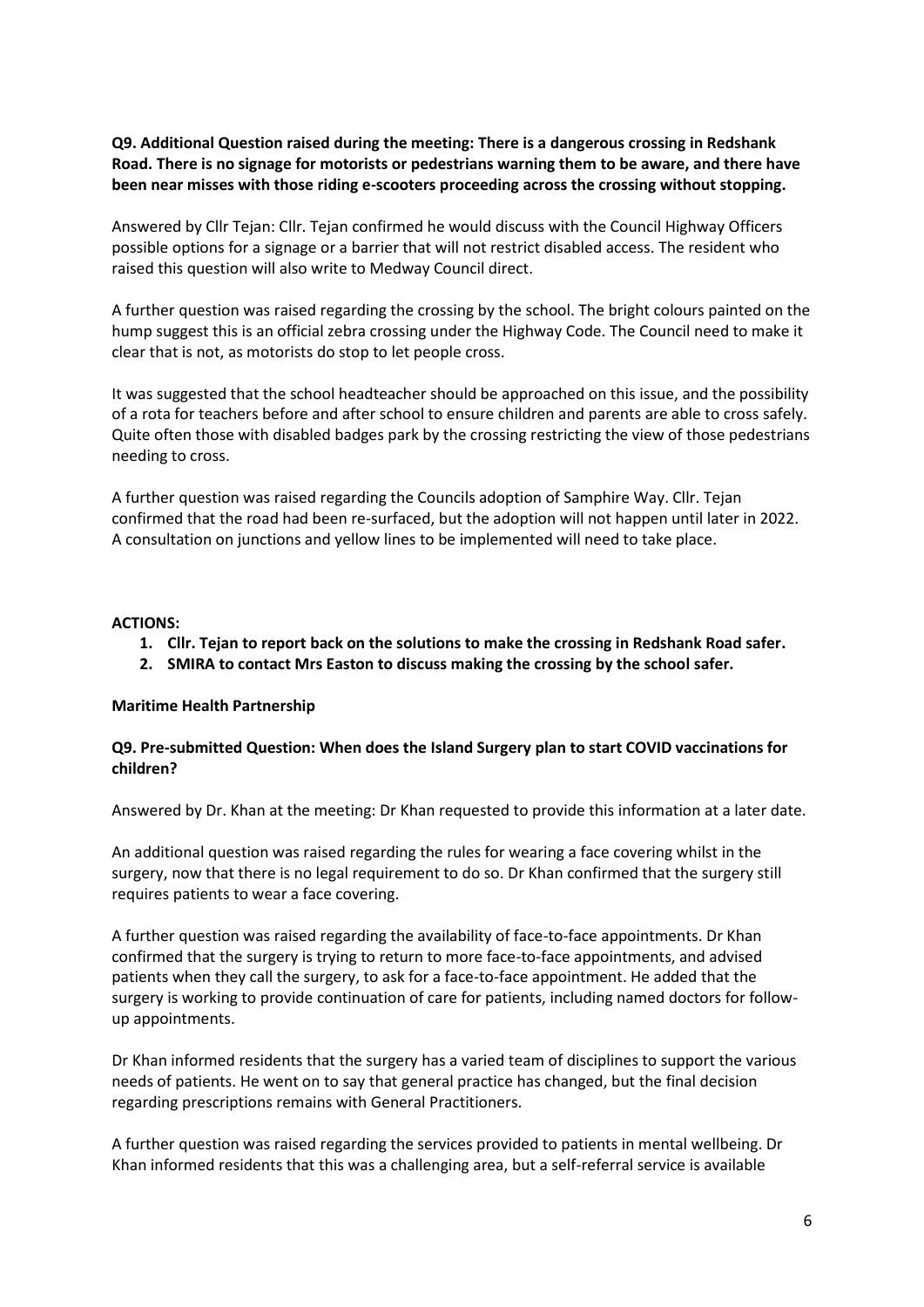through Medway Talking Therapy, a mental health nurse at the practice, and a secondary mental health team in Medway.

A further question was raised regarding the transition from Medway Practices Alliance to Maritime Health Partnership. Dr Khan confirmed that the Managing Partner at the surgery would be able to provide a more detailed response and requested SMIRA to write to her. SMIRA representatives agreed that they would establish a regular meeting with the Surgery in order to set out what residents need.

A final question was asked whether the Island surgery was a training practice. Dr Khan confirmed that it was, but there were not registrars.

# **ACTIONS:**

- **1. Dr Khan to provide information regarding the Island surgery plans to deliver vaccinations to children.**
- **2. SMIRA to set up a regular meeting with the Surgery to set out what residents need from Maritime Health Practice.**

## **SMIRA**

**Q10. Pre-submitted Question. The Island Facebook site is policed by "administrators", and some of the more contentious or provocative comments are deliberately blocked. This keeps everything very "nice" but unfortunately also kills off the free speech that this country prides itself on, and which is a basic human right. There is a lot of debate about controlling content on Facebook and Twitter etc - but SMIRA are already doing it!**

Answered by in writing and at the meeting:

SMIRA controls the official Facebook page only. It does not block any comments and allows freedom of speech in so far that comments do not amount to abuse towards other residents. There are three Facebook pages available for residents, but only the official Facebook pages is controlled by SMIRA.

An additional question was raised regarding SMIRA's plans to deliver community events in 2022. The question was answered by the Chair; SMIRA does intend to plan community events this year dependant on the ongoing pandemic. However, SMIRA does require more volunteers to support and sustain the work that it is required to do. SMIRA is interested in hearing what residents want to see.

A further question was raised regarding an update on Sector Reps and Neighbourhood Watch. SMIRA's response to this question; there is now only one Sector Rep due to availability of volunteers. Regarding Neighbourhood Watch, the Secretary continues to provide information from the National Neighbourhood Watch scheme through Facebook, SMIRA website and notice boards around the Island. The Secretary also provides information received through My Community Voice.

The SMIRA website has a contact form available for residents to report crime or anti-social behaviour. This information is sent to Kent Police and CMT.

Some residents felt that relying entirely on electronic communications may alienate some residents who are not online. A suggestion was made by a resident for Neighbourhood Watch Coordinators. The concept would be based on utilising neighbour relationships and talking to one another about